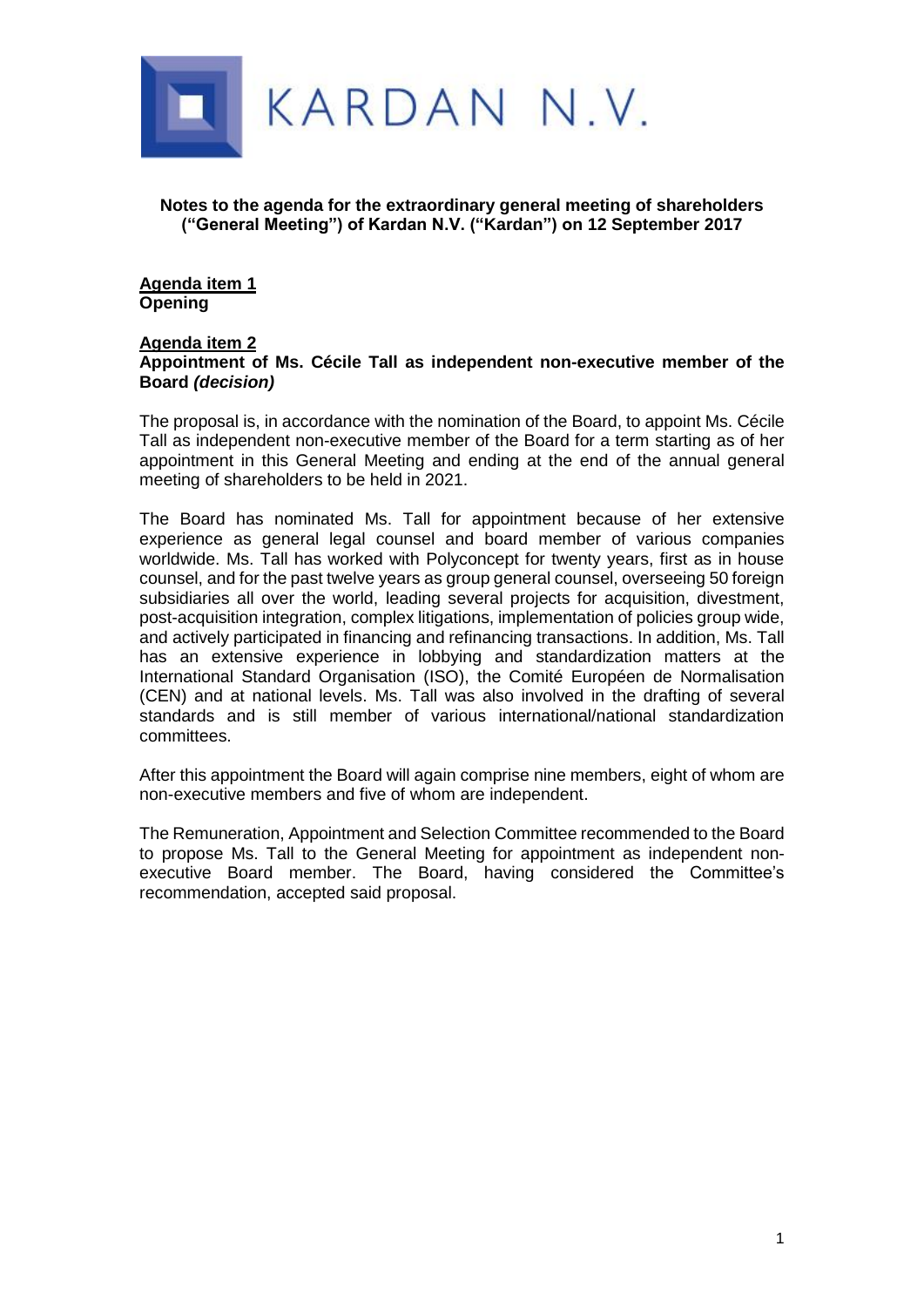

### **The personal details of Ms. Tall are as follows:**

| Name:                                                                           | Cécile Tall                                                                                                                                                                                                                                                                             |
|---------------------------------------------------------------------------------|-----------------------------------------------------------------------------------------------------------------------------------------------------------------------------------------------------------------------------------------------------------------------------------------|
| Date of birth:                                                                  | 12 August 1967                                                                                                                                                                                                                                                                          |
| Citizenship:                                                                    | French                                                                                                                                                                                                                                                                                  |
| Independent director as defined in the<br>Company's articles:                   | Yes                                                                                                                                                                                                                                                                                     |
| Has financial and accounting expertise:                                         | Yes                                                                                                                                                                                                                                                                                     |
| <b>Employee of the Company, an associate</b><br>company or an interested party: | No                                                                                                                                                                                                                                                                                      |
| <b>Education:</b>                                                               | Master degrees in corporate law,<br>international and European law, and public<br>and private law.at the University of Paris<br>Sorbonne and University of Paris II-Assas.<br>In addition, she graduated with a master's<br>degree in tax and finance from the ESCP<br>Business School. |
| Employment in the past five years:                                              | Group General Counsel, Polyconcept<br>Investments BV.<br>President and board member of subsidiaries<br>in Europe and Far East, Polyconcept Holding,<br>Paris<br>Founder and consultant, Poseidon<br>Consulting, Paris.                                                                  |
| Director in other corporations:                                                 | Poseidon Consulting SAS<br>Mygreenbrands BV<br>Mygreenbrands SAS                                                                                                                                                                                                                        |
| Relative of another interested party in the<br>Company?                         | No                                                                                                                                                                                                                                                                                      |

Ms. Tall currently holds no shares in Kardan N.V.

# **Agenda item 3 Determination remuneration Ms. Tall** *(decision)*

The proposal is, to approve the annual remuneration of Ms. Tall, subject to the shareholders approving her appointment, as follows:

- EUR 26,000 for membership of the Board

The remuneration is in line with the Company's Remuneration Policy for non-executive Board members as adopted by the AGM on 28 May 2015.

It is noted that, subject to Ms. Tall's appointment as non-executive Board member, she will be eligible for appointment as a member of a Board Committee, in which case Ms. Tall will receive an additional fee, all in line with the remuneration policy as mentioned.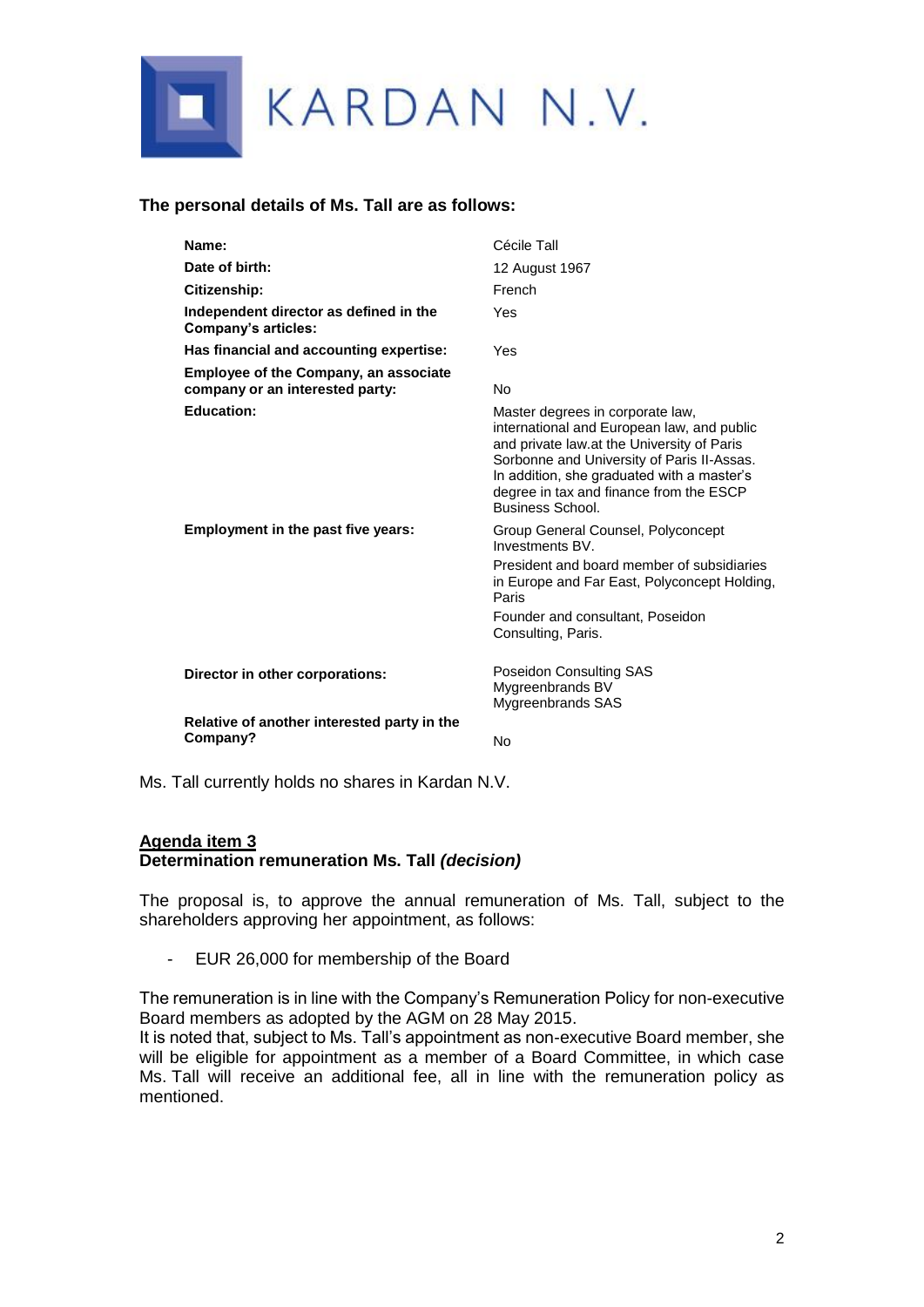

#### **Agenda item 4 Amendment to article 8 and article 43.1 of the articles of association**

Proposal to cancel article 8 paragraph 2 and to amend article 43 paragraph 1 of the articles of association of the Company ("Articles"), and to authorize the Chief Executive Officer of the Company, each current member of Executive Management of the Company and every (candidate) civil-law notary of Houthoff Buruma with the power of substitution to have the deed of amendment to the Articles executed.

The main purpose of the proposed amendments is to bring the Articles up to date with current Israeli law.

# **Agenda item 4.a.**

### **Cancellation of article 8 paragraph 2** *(decision)*

This paragraph was initially included in the Articles because of a requirement under Israeli law, as part of the mechanism to approve resolutions similar to those mentioned in article 8.1 of the Articles (Exceptions); under Dutch law this requirement does not exist and never has. Last year, the Israeli regulations changed, in a way that the right of 1% of the shareholders to object (in certain circumstances) to a company's resolutions similar to those mentioned in article 8.1 of the Articles (Exceptions) was cancelled (the cancellation of article 1g of the Companies Regulations (Facilitation in transactions with interested parties), 2000), which takes away the necessity for maintaining this stipulation in the Articles.

It is therefore proposed to cancel article 8 paragraph 2.

#### The majority required for approval of the resolution

In accordance with Article 44 paragraph 2 of the Articles, a decision concerning the amendment to Article 8 as proposed shall require the approvals referred to in Article 7, paragraph 1, sub-sections a. and b. to the Articles in the order mentioned therein.

As such, according to article 7.2 b of the Articles, this resolution of the General Meeting requires a Special Majority (as defined in the Articles).

The Board has approved this resolution with a Special Board Majority (as defined in the s Articles).

## **Agenda item 4.b.**

## **Amendment to article 43 paragraph 1** *(decision)*

As a consequence of changes to the Israeli Companies Regulations it is no longer required for any company to effectuate its communications to shareholders with respect of convening general meeting of shareholders by a notice in two daily Israeli newspapers, in addition to the notices on the website and via the electronic reporting system of the Israel Securities Authority ("MAGNA"). Other announcements to shareholders and notices with respect of dividends are made in accordance with the relevant applicable laws. The proposal for amendment to article 43 paragraph 1 of the Articles entails the cancellation of the obligation to publish the notice regarding general meetings in two daily Israeli newspapers